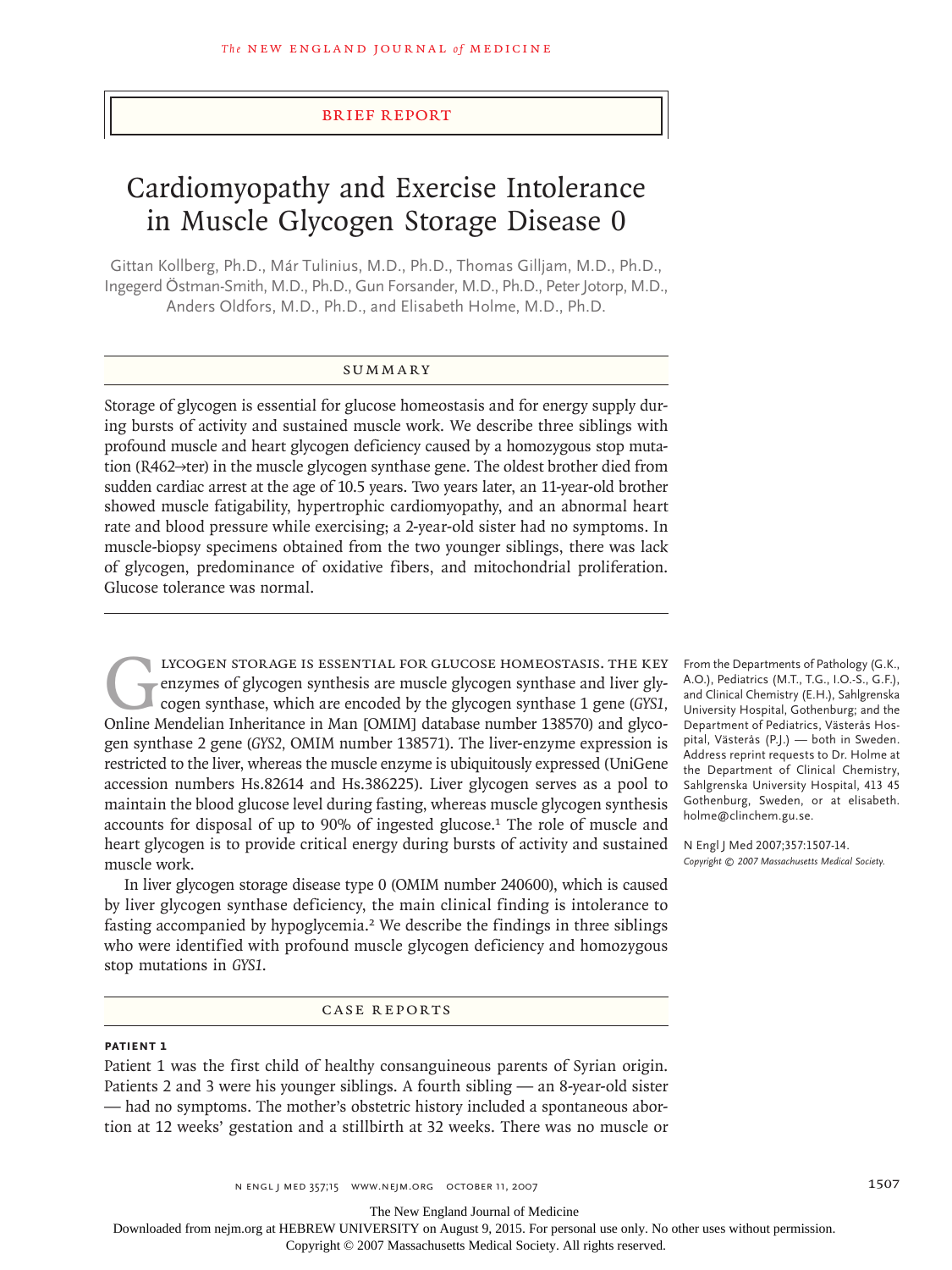early cardiac disease or diabetes mellitus in 22 investigated relatives and no occurrence of sudden death in the family. Patient 1 developed normally until the age of 4 years, when he had an episode of tonic–clonic seizures. Postictal electrocardiography showed a transiently prolonged corrected QT interval of 500 msec. Cardiac ultrasonography and a 3-day electrocardiographic recording showed no abnormalities. Brain imaging with computed tomography and magnetic resonance showed normal results. Electroencephalography (EEG) showed bilateral epileptogenic spikes in the parietal and occipital regions. Partial complex epilepsy was diagnosed, and he was treated with carbamazepine, which was changed to lamotrigine after 2 years. Gross motor performance was somewhat clumsy, and he tired easily and had difficulty keeping up with the physical activities of his peers. Three subsequent EEGs, including one video EEG recording, were normal.

At the age of 10.5 years, while playing outside his school, Patient 1 suddenly collapsed as the result of a cardiac arrest. Resuscitation was unsuccessful. At autopsy, the heart weighed 200 g (normal range, 139 to 178). The thickness of the left ventricular wall was 1.7 cm (normal value, <0.9 cm). No other disease was found, and the cause of death was listed as hypertrophic cardiomyopathy.

#### **Patient 2**

This 11-year-old boy was investigated 2 years after the death of his brother. After the age of 6 years, he was unable to keep up with the physical activities of his peers and had muscle symptoms similar to those of Patient 1. Two exercise tests showed very poor performance and a decrease in blood pressure, which prompted further investigation. Routine laboratory tests and a metabolic workup (which included measurement of plasma and urinary amino acids, serum carnitine, urinary organic acids, blood and spinal-fluid lactate, and pyruvate) revealed no abnormalities. Cardiac and neurologic examinations indicated cardiac and skeletal muscle disease. A skeletal-muscle biopsy for mitochondrial investigation was performed. After the diagnostic workup, the patient was treated with selective  $\beta_1$ -receptor blockade (bisoprolol) for cardiac protection.

# **Patient 3**

The 2-year-old sister had no clinical symptoms and had normal psychomotor development. However, cardiac examination indicated cardiac involvement. A skeletal-muscle biopsy was performed, and she was started on cardioprotective medication with metoprolol.

# **Study Design**

Only clinically relevant investigations were performed. We obtained the parents' oral consent to reexamine medical records and autopsy material of Patient 1. Investigation of relatives and control subjects was performed after informed written consent was obtained. The investigation was approved by the regional ethical review board in Gothenburg, Sweden.

### METHODS AND RESULTS

# **Cardiac Evaluation and Exercise Tests**

Details of cardiac evaluation (for Patients 2 and 3) and exercise tests (for Patient 2) are shown in Table 1. Normal results were obtained on 24-hour Holter monitoring and on routine resting electrocardiography, except for T-wave flattening in Patient 2. There was mild generalized hypertrophy of the left ventricle of Patient 2. In both patients, there was left atrial enlargement and mildly impaired diastolic function at rest. In Patient 3, there was also subtly impaired systolic function at rest.

The exercise tests of Patient 2 showed poor performance, with a low maximal workload, a pathologic blood-pressure response, and a 30% decrease in stroke volume during exercise. The test duration was 3.5 minutes in a standard ramp protocol with a starting load of 30 W and 10-W increments per minute. To enable metabolic analyses during the test, a steady-state protocol with a starting load of 30 W and 3-minute increments of 5 W was chosen for the cardiorespiratory exercise test. With this protocol, Patient 2 exercised for 10.5 minutes, but there was a steady increase in heart rate for only the first 3 minutes. Both tests were terminated owing to leg fatigue and, in the latter test, a drop in blood pressure. The patient had no leg cramps or pain.

# **Neurologic Examination**

Neurologic examination of Patient 2 showed no stigmata, and gross muscle mass appeared normal. Isometric muscle strength, measured with an electronic hand-held dynamometer, was decreased to 50 to 60% of normal in all tested muscle groups. His IQ was low but within the normal range (73, with a normal range >70), according to the

The New England Journal of Medicine

Downloaded from nejm.org at HEBREW UNIVERSITY on August 9, 2015. For personal use only. No other uses without permission.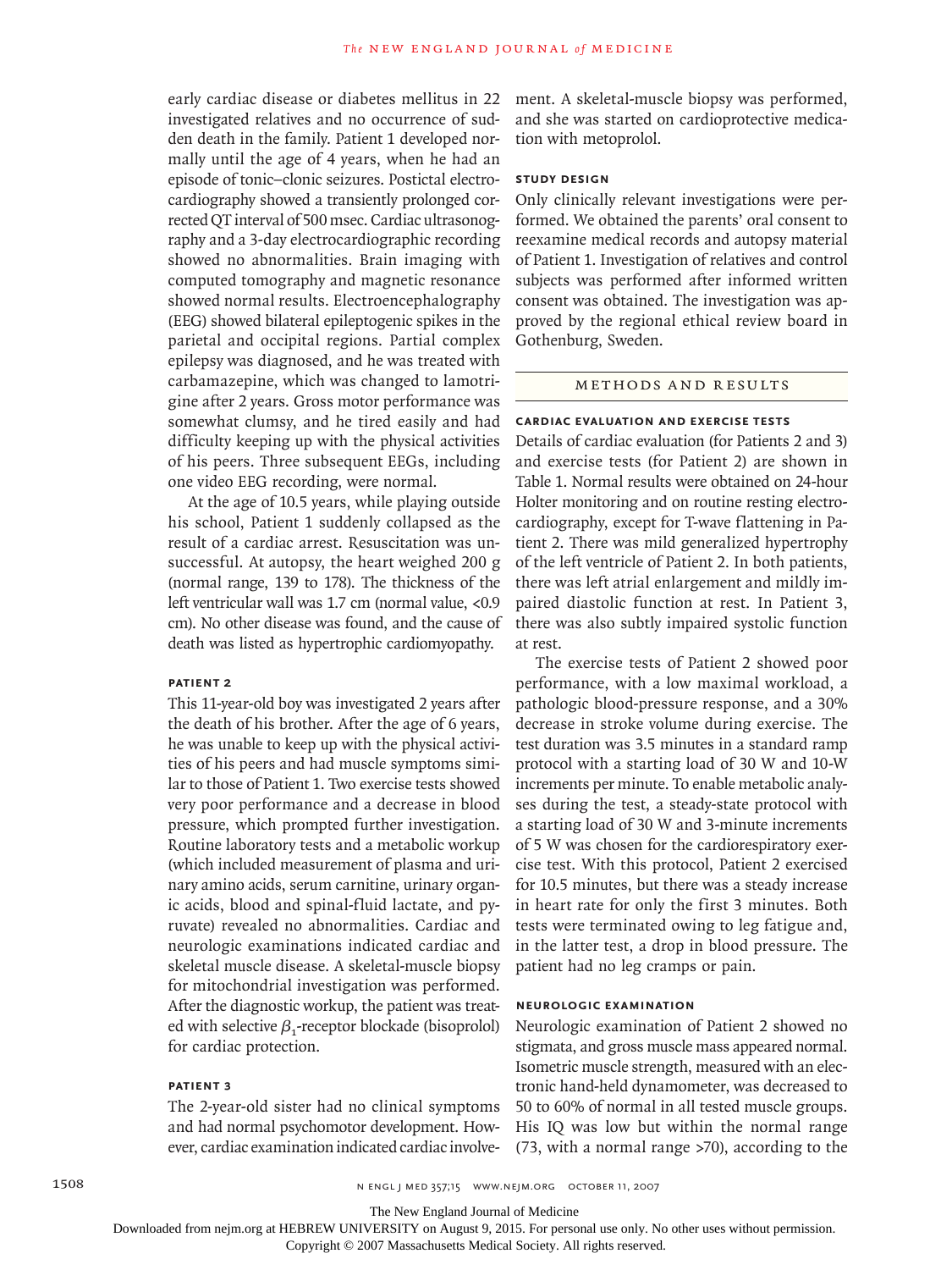Wechsler Intelligence Scale for Children. Patient 3 showed no stigmata, and gross muscle mass and function appeared normal. Fine motor skills and mental development were normal.

# **Glucose Tolerance**

A tolerance test with intravenous glucose (0.5 g per kilogram of body weight) in Patient 2 showed a peak plasma glucose level (19.6 mmol per liter) 7 minutes after glucose administration and a peak serum insulin level (42 mU per liter) after 20 minutes. Normoglycemia was achieved within 40 minutes (rate constant*,* 2.55% per minute; normal 50th percentile, 2.27% per minute).<sup>3</sup>

Continuous glucose monitoring (Medtronic MiniMed Solutions) during a 24-hour period showed a normal pattern, with a glucose level between 3.9 and 5.6 mmol per liter. The glycated hemoglobin level was 4.6% (reference interval, 3.6 to 5.0).

# **Morphologic and Biochemical Analysis**

Patients 2 and 3 underwent open biopsy of the vastus lateralis muscle. Isolation of mitochondria, polarographic and spectrophotometric analysis of the respiratory chain, morphologic and histochemical analysis of fresh-frozen muscle tissue, and electron microscopy were performed as described previously.4 Staining with periodic acid–Schiff (PAS) reagent and electron microscopy revealed profound deficiency of glycogen in all muscle fibers. In addition, there was a marked predominance of type 1 muscle fibers and mitochondrial proliferation in both patients (Fig. 1, and Fig. 2 of the Supplementary Appendix, available with the full text of this article at www.nejm.org).

Electron microscopy that was performed in the sample from Patient 2 revealed numerous mitochondria with inclusions in the intermembrane space. The biochemical workup of his muscle sample resulted in an extremely high yield of mitochondria (9.0 mg of protein per gram of muscle; reference interval, 2.5 to 4.8), whereas the respiratory rate was within normal limits for all added substrates.

In Patient 1, sections of paraffin-embedded specimens from the heart and liver that were prepared from paraformaldehyde-fixed postmortem samples were stained with hematoxylin and eosin and PAS. The cardiac-muscle specimen showed myocyte hypertrophy with enlarged nuclei but no myocyte disarray or fibrosis. No glycogen was detected in cardiomyocytes by PAS staining. In contrast, the liver, which had been subjected to an identical fixing procedure, contained a normal amount of glycogen.

# **Molecular Genetics**

Total DNA was extracted from fresh-frozen skeletal-muscle tissue from Patients 2 and 3, paraffinembedded heart-muscle tissue from Patient 1, and blood from the parents, relatives, and control subjects, with the use of standard methods. The entire coding region with flanking intronic sequences of *GYS1* (GenBank accession number NM\_002103) was amplified by polymerase-chainreaction (PCR) assay. Direct sequencing showed two homozygous changes in Patient 2, as compared with the reference sequence: 1206C→T in exon 7, which appeared to be a silent mutation, and a 1384C→T transition in exon 11, which changed a CGA, coding for arginine, to a TGA termination signal (Fig. 2). This premature stop codon is predicted to result in truncation of muscle glycogen synthase at amino acid residue 462. Thus, the part of the enzyme harboring the active site<sup>5</sup> with the amino acid residues E510 and E518 is predicted to be lost. The same homozygous mutation was seen in Patients 1 and 3, whereas both parents were carriers.

PCR products from *GYS1* complementary DNA (cDNA) of total muscle RNA were reduced in Patients 2 and 3 relative to the β-actin level, as compared with a control sample (Fig. 2, and Fig. 3 of the Supplementary Appendix), probably because of nonsense-mediated messenger RNA (mRNA) decay.6 Sequencing and cleavage of the cDNA product revealed only mutant genotype (not shown). There was no detectable transcript amplified by liver-specific *GYS2* primers either in muscle cDNA from the patients or in control muscle. Both *GYS1* and *GYS2* transcripts were readily amplified in a control liver sample (Fig. 2). The endonuclease *Bgl*I (Promega) was used to digest genomic DNA and cDNA at the site of the nonsense mutation. Wild-type but not mutant DNA was cleaved (Fig. 2). Analysis of restriction-fragment–length polymorphism was used to confirm sequencing results and for analysis of relatives and control subjects.

The mutation occurred in the family as expected for a family in which a recessively inherited disorder has been identified. The maternal and paternal grandmothers and three additional relatives were carriers. The other family members were homozygous for the wild-type gene. The lod

The New England Journal of Medicine

Downloaded from nejm.org at HEBREW UNIVERSITY on August 9, 2015. For personal use only. No other uses without permission.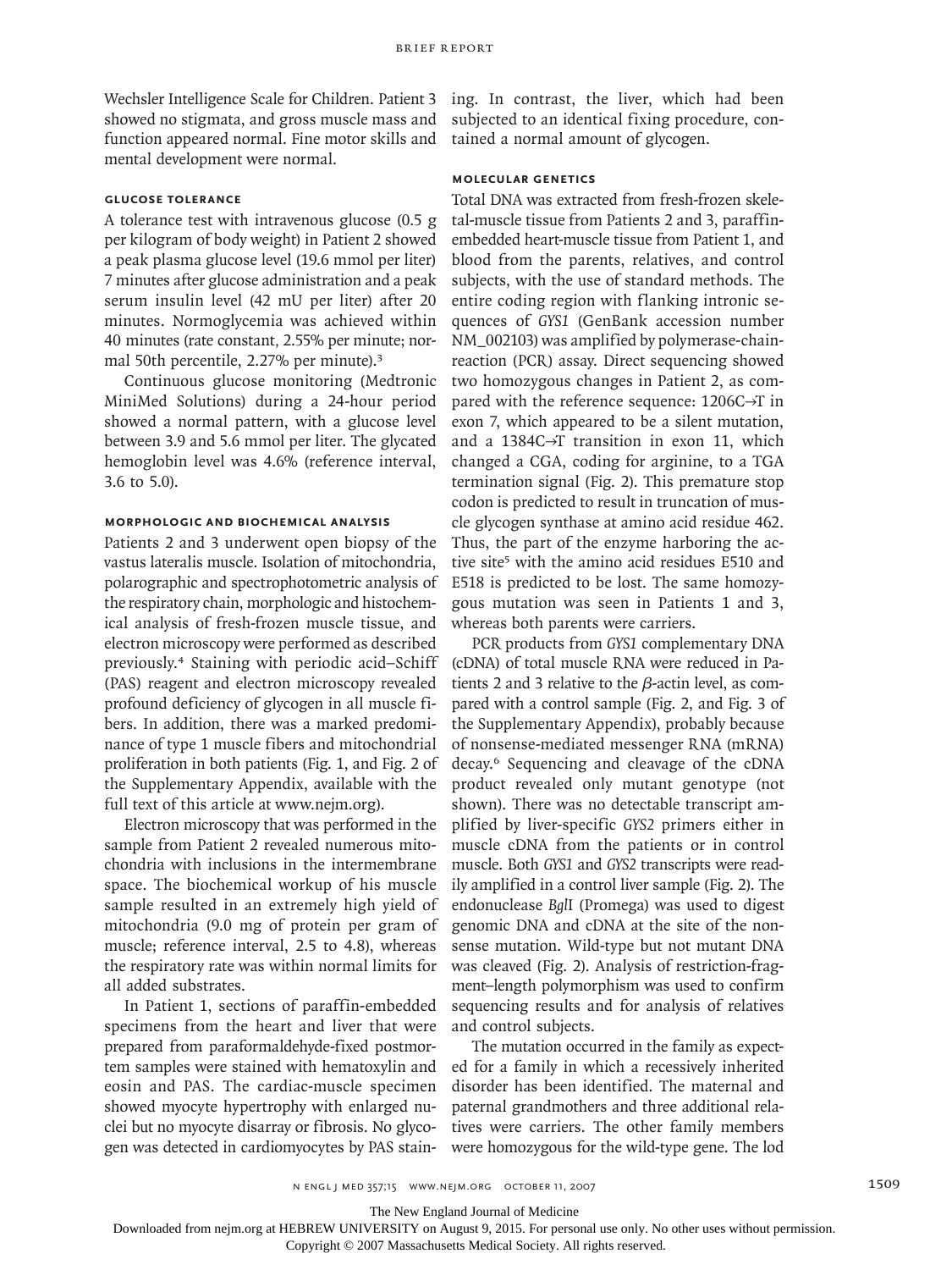| Table 1. Results of Cardiac Evaluation in Patients 2 and 3 and Exercise Tests in Patient 2.* |                                                                                       |                                |  |
|----------------------------------------------------------------------------------------------|---------------------------------------------------------------------------------------|--------------------------------|--|
| <b>Test</b>                                                                                  | <b>Results</b>                                                                        | Normal Value or Range          |  |
| Patient 2                                                                                    |                                                                                       |                                |  |
| Electrocardiography                                                                          | T-wave flattening; corrected QT interval, 410 msec                                    | $<$ 430 msec                   |  |
| Echocardiography                                                                             | Left ventricular end-diastolic diameter, 4.60 cm                                      | 3.50-4.80 cm                   |  |
|                                                                                              | Systolic fractional shortening, 40%                                                   | 27-40%                         |  |
|                                                                                              | Interventricular septal thickness, 1.10 cm                                            | < 0.92 cm                      |  |
|                                                                                              | Posterior left ventricular wall thickness, 1.05 cm                                    | $<$ 0.89 cm                    |  |
|                                                                                              | Ratio of left atrial diameter to ascending aortic diameter, 1.8                       | <1.4                           |  |
| <b>Tissue Doppler</b>                                                                        | Septal systolic velocity, 8.5 cm/sec                                                  | 5.7-10.2 cm/sec                |  |
|                                                                                              | Septal early diastolic velocity, 9.1 cm/sec                                           | 10.9-16.1 cm/sec               |  |
|                                                                                              | Ratio of septal early diastolic velocity to septal velocity<br>at atrial systole, 1.5 | $1.8 - 3.6$                    |  |
|                                                                                              | Ratio of early diastolic mitral flow to septal tissue<br>velocity, 9.5                | $4.8 - 9.5$                    |  |
| Exercise test                                                                                |                                                                                       |                                |  |
| Ramp protocol <sup>+</sup>                                                                   |                                                                                       |                                |  |
| Workload                                                                                     | 1.8 W/kg                                                                              | $>3.0 W/kg$                    |  |
| Peak heart rate                                                                              | 200 beats/min                                                                         | >190 beats/min                 |  |
| Systolic blood pressure                                                                      | Increase from 105 to 115 mm Hg                                                        | Increase $>25$ mm Hg           |  |
| Peak lactate level                                                                           | 3.1 mmol/liter                                                                        | >5.0 mmol/liter                |  |
| Steady-state protocol:                                                                       |                                                                                       |                                |  |
| Workload                                                                                     | 1.2 W/kg                                                                              | >3.0 W/kg                      |  |
| Heart rate response                                                                          | 180 beats/min at 3 min of 0.8 W/kg                                                    | <150 beats/min                 |  |
|                                                                                              | 6-min plateau at 155 beats/min                                                        | Steady increase                |  |
|                                                                                              | At peak exercise, 166 beats/min                                                       | >190 beats/min                 |  |
| Systolic blood pressure                                                                      | Decrease from 115 to 80 mm Hg                                                         | Increase > 25 mm Hg            |  |
| Peak respiratory quotient                                                                    | 0.86                                                                                  | >1.0                           |  |
| Maximum oxygen uptake                                                                        | 30 ml/kg/min                                                                          | >45 ml/kg/min                  |  |
| Exercise echocardiography                                                                    | Stroke volume, 30% decrease                                                           | Increase > 10%                 |  |
| Post-exercise tissue Doppler                                                                 | Septal systolic velocity and septal early diastolic velocity<br>increase, $<$ 10%     | Increase > 50%                 |  |
|                                                                                              | Ratio of septal early diastolic velocity to septal velocity<br>at atrial systole, 1.3 | Increase from<br>resting value |  |

score in the pedigree was calculated to 2.5, which implies odds of less than 1 in 300 (P<0.003) that the association occurred by chance. The mutation was found in 1 of 200 alleles from an ethnically matched control group. Pedigree, primers, and detailed procedures are available in the Supplementary Appendix.

# **Protein Analysis**

*GYS1* expression was analyzed by Western blot with polyclonal rabbit antihuman glycogen synthase antibodies.7 A band corresponding to the 84-kD

glycogen synthase protein was present only in the normal control lane (Fig. 2, and Fig. 3 of the Supplementary Appendix).

### Discussion

Our investigations identified patients with profound skeletal- and cardiac-muscle glycogen deficiency caused by mutations in the muscle glycogen synthase gene. We suggest that this entity be termed muscle glycogen storage disease 0 in analogy with the disease caused by liver glycogen synthase de-

1510 **n engl j med 357;15 www.nejm.org october 11, 2007** 

The New England Journal of Medicine

Downloaded from nejm.org at HEBREW UNIVERSITY on August 9, 2015. For personal use only. No other uses without permission.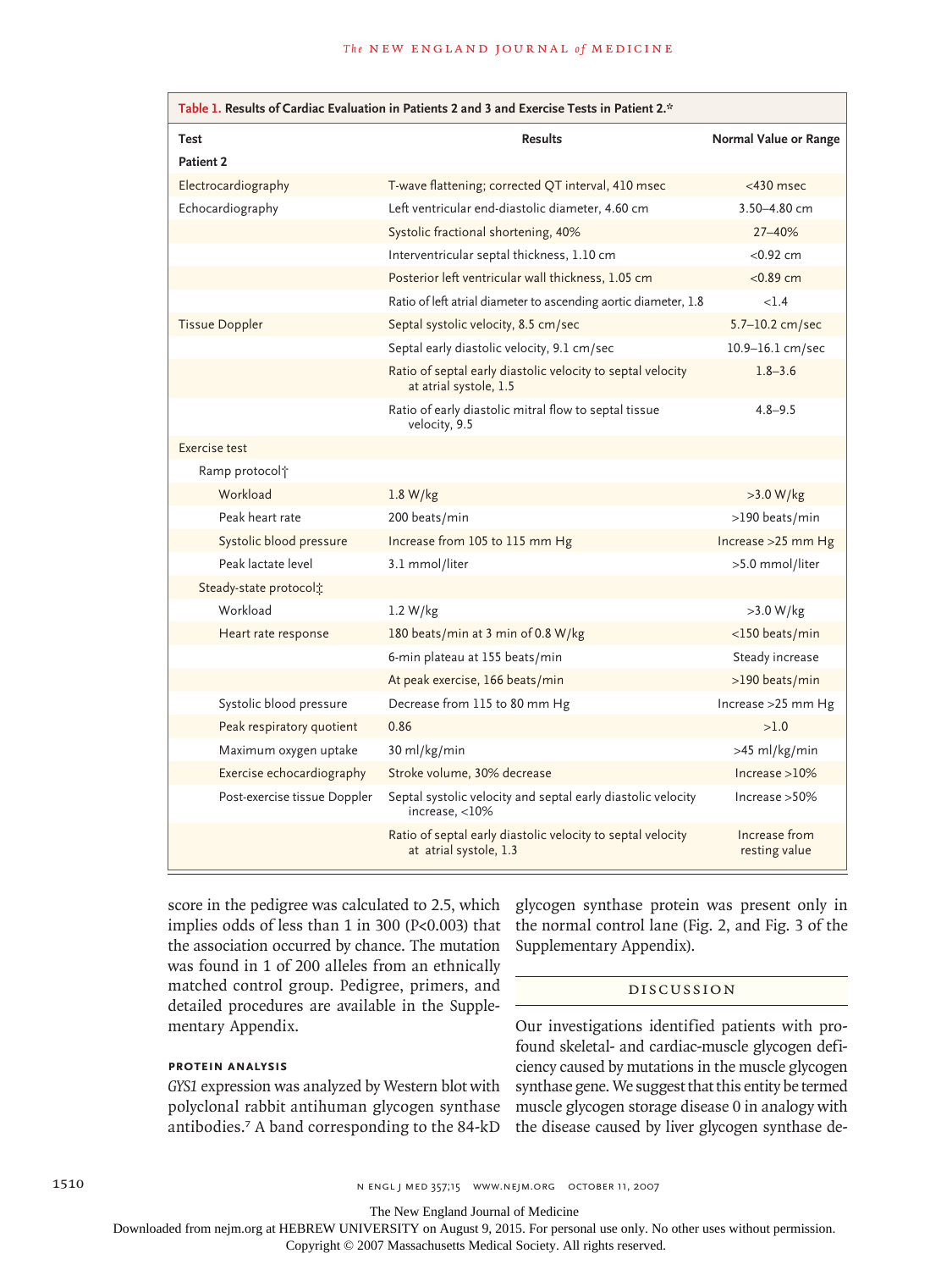| Table 1. (Continued.) |                                                                                       |                       |
|-----------------------|---------------------------------------------------------------------------------------|-----------------------|
| Test                  | <b>Results</b>                                                                        | Normal Value or Range |
| Patient 3             |                                                                                       |                       |
| Electrocardiography   | Normal morphology; corrected QT interval, 390 msec                                    | $<$ 430 msec          |
| Echocardiography      | Left ventricular end-diastolic diameter, 3.00 cm                                      | $2.50 - 3.40$ cm      |
|                       | Systolic fractional shortening, 37%                                                   | $27 - 40%$            |
|                       | Interventricular septal thickness, 0.62 cm                                            | $<$ 0.68 cm           |
|                       | Posterior left ventricular wall thickness, 0.49 cm                                    | $< 0.63$ cm           |
|                       | Ratio of left atrial diameter to ascending aortic diameter, 1.5                       | <1.4                  |
| <b>Tissue Doppler</b> | Septal systolic velocity, 5.4 cm/sec                                                  | $5.6 - 8.7$ cm/sec    |
|                       | Septal early diastolic velocity, 8.7 cm/sec                                           | $9.8 - 16.1$ cm/sec   |
|                       | Ratio of septal early diastolic velocity to septal velocity<br>at atrial systole, 1.5 | $1.3 - 2.6$           |
|                       | Ratio of early diastolic mitral flow to septal tissue velocity,<br>10.7               | $5.0 - 9.5$           |

\* Results of 24-hour Holter monitoring were normal in both patients.

† A standard electronically braked ergometer bicycle with a starting load of 30 W and 10-W increments per minute was used. ‡ An integrated system with an electronically braked bicycle and breath-by-breath analysis of oxygen consumption and carbon dioxide output was used, with a starting load of 30 W with 5-W increments every 3 minutes.

ficiency (OMIM number 240600). Several findings in the patients are in accordance with the findings in muscle glycogen synthase knockout (MGSKO) mice<sup>8-10</sup> (e.g., increased cardiac mass,<sup>8</sup> an absence of muscle glycogen,<sup>8,10</sup> predominance of oxidative muscle fibers,<sup>10</sup> and normal-to-improved glucose clearance).<sup>10</sup>

The abnormal cardiac response to increased workload in Patient 2 indicates a critical role for an endogenous source of glucose in the heart. His heart was able to work normally at a high rate for only 3 to 4 minutes, after which time cardiac performance deteriorated. This pattern fits the glycogen-shunt hypothesis for rapid energy delivery, which proposes that glycogenolysis supplies energy within milliseconds for contraction and that between contractions of muscle fibers glycogenesis refills the pool.11 Accordingly, our patient also had a severely reduced capacity for sustained muscle work.

An unexpected finding in Patient 2 (as well as in MGSKO mice) was a lack of impairment in glucose disposal after a glucose load.10 On the basis of studies using quantitative 13C nuclear magnetic resonance spectroscopy, it has been concluded that muscle glycogen synthesis is the principal pathway for glucose disposal both in healthy subjects and in patients with diabetes and that defects in such synthesis have a dominant role in insulin resistance in persons with non-insulindependent diabetes mellitus.<sup>1</sup> The fate of ingested glucose in Patient 2 and in MGSKO mice is not clear, but the preponderance of oxidative muscle fibers points to an increased capacity for complete oxidation of glucose in muscle tissue.

The finding of a severely reduced exercise capacity in Patient 2 supports the general view that glycogen and glycogenolysis are critical for energy supply during exercise, which is also true, for example, in McArdle disease (OMIM number 232600). However, in McArdle disease, the impairment is confined to muscle tissue, and an increased circulation and delivery of fuel may in part compensate for the defect.<sup>12</sup> In MGSKO mice, exercise capacity did not differ from that of control mice.9 However, there is a fundamental difference in glycogen distribution in humans as compared with rodents. In rodents, 5 to 10 times as much glycogen is stored in the liver as in muscle; the opposite ratio occurs in humans.9 Studies in rats suggest that rodents are more dependent on liver glycogen stores for exercise than are humans.<sup>13</sup> It is also noteworthy that the basal blood glucose level in MGSKO mice during exercise experiments was about 2 mmol per liter higher than that in humans at the basal level.9 A higher blood glucose level is associated with an improvement in exercise performance in McArdle disease.<sup>12</sup>

The New England Journal of Medicine

Downloaded from nejm.org at HEBREW UNIVERSITY on August 9, 2015. For personal use only. No other uses without permission.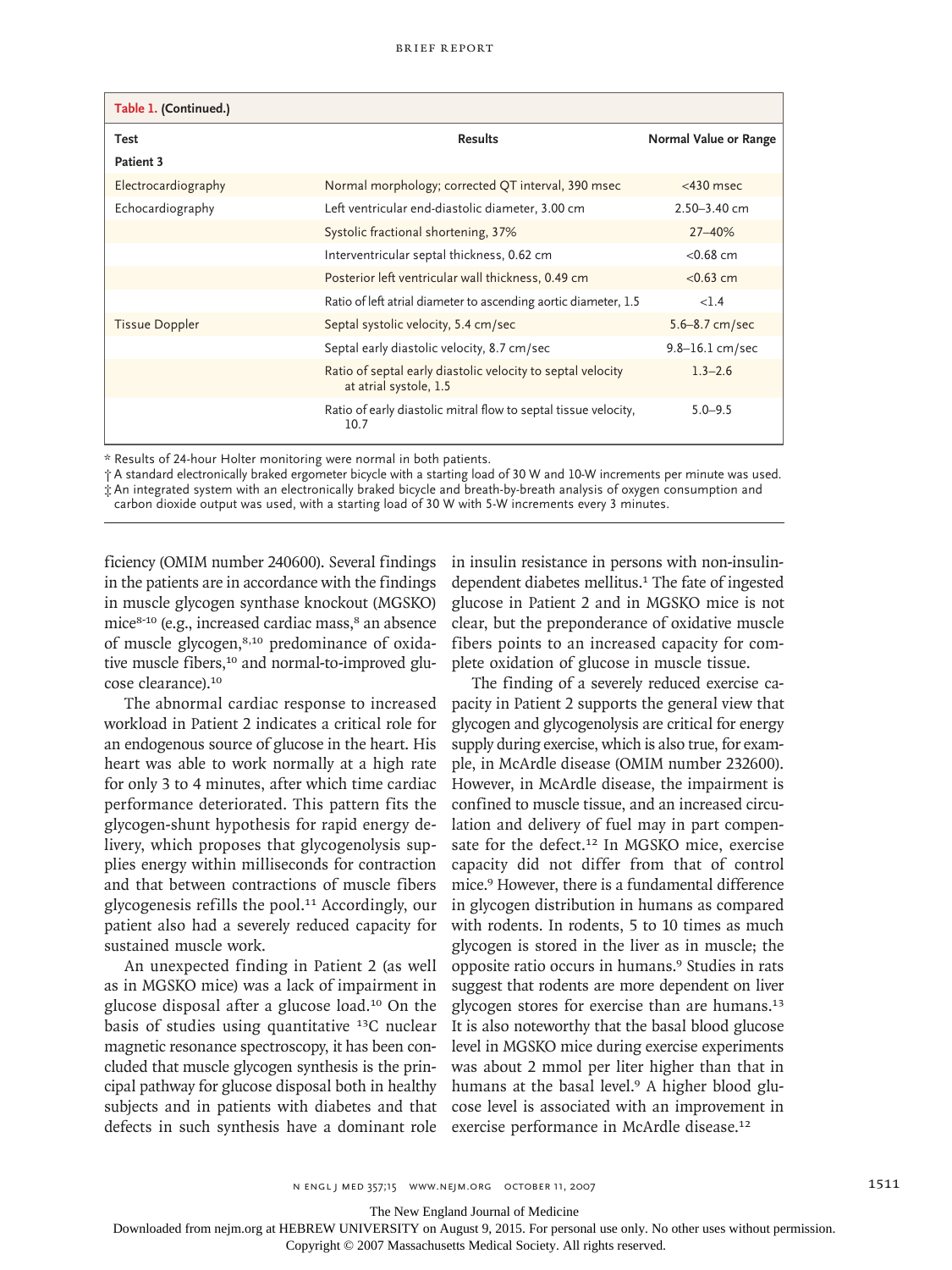

#### **Figure 1. Histochemical Analysis and Electron Microscopy.**

Fatient 1 were stained with PAS before (Panels H and J) and after (Panels I and K) treatment with amylase to remove glycogen from the with arrows pointing at grycogen granules in ranch<br>| R) and electron microscopy (Panels C and D) A r shows a marked accumulation of mitochondria, especially in the subsarcolemmal region stained with the Gomori–Engel trichrome method 4-C **SIZE** EMail Line ARTIST: ts clusions in the intermembrane space (arrows). Sections from cardiac muscle (Panels H and I) and liver (Panels J and K) obtained from (Panel E) and showing succinate dehydrogenase activity (Panel F). Electron microscopy (Panel G) shows enlarged mitochondria with intissue. No glycogen is shown in cardiac muscle, whereas the identically handled liver shows apparently normal glycogen levels.<br>. parcu with normal muscle (Fancis B and B, with arrows pointing at grycogen granules in Fanci B), demonstrated by staming with peri-<br>odic acid–Schiff (PAS) reagent (Panels A and B) and electron microscopy (Panels C and D). A muscle-biopsy specimen from Patient 2 shows severely reduced levels of glycogen in the muscle fibers (Panels A and C), as compared with normal muscle (Panels B and D, with arrows pointing at glycogen granules in Panel D), demonstrated by staining with peri-

**Figure has been redrawn and type has been reset.**

The New England Journal of Medicine

Downloaded from nejm.org at HEBREW UNIVERSITY on August 9, 2015. For personal use only. No other uses without permission.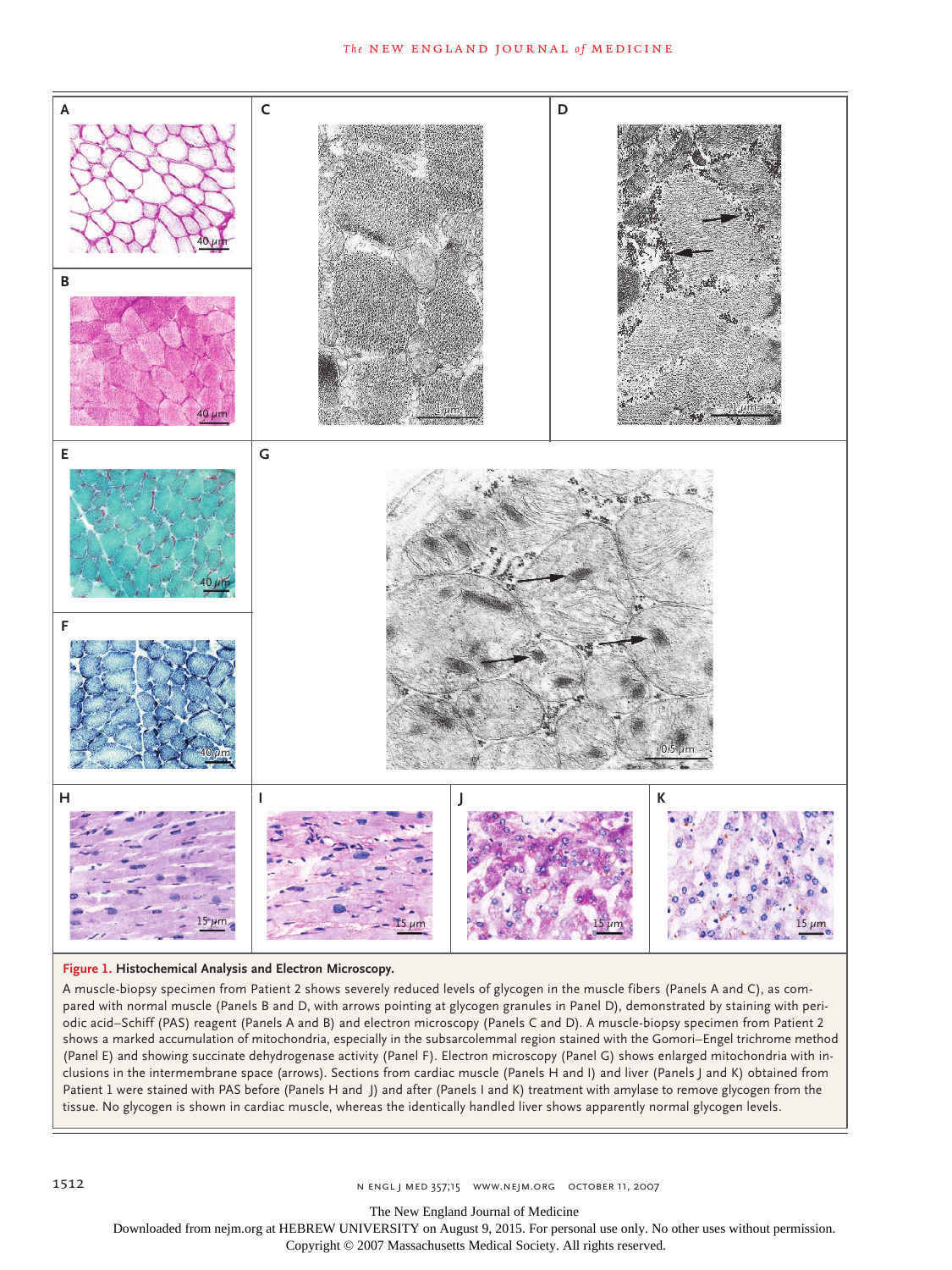#### **Figure 2. DNA, RNA, and Protein Analyses.**

In Panel A, alignment of muscle glycogen synthase nucleotides in DNA from Patient 2 and a control shows the homozygous 1384C→T transition in exon 11 (arrow). The CGA codon for arginine is changed to a premature TGA termination codon. In Panel B, analysis of complementary DNA (cDNA) of β-actin shows *GYS1* and *GYS2* transcripts from muscle obtained from Patient 2, control muscle, and control liver. Total RNA was extracted from fresh-frozen skeletal muscle and liver tissue. In muscle, there was only a trace of the *GYS1* transcript in Patient 2, as compared with the control, despite the similar levels of β-actin. The liver-specific *GYS2* could not be amplified from cDNA obtained from muscle tissue from either Patient 2 or the control. *GYS2* was amplified from cDNA only from the control liver sample. Transcripts of *GYS1* were amplified from the liver cDNA, which supports the finding that muscle glycogen synthase is also expressed in the liver. In Panel C, analysis by restriction-fragment–length polymorphism shows amplified genomic DNA from the family members of Patients 1 and 2 and from a control. The amplified 313-bp fragment was digested with the endonuclease *Bgl*I into two fragments of 202 and 111 bp in wild-type but not in mutant DNA. In the two affected boys (Patients 1 and 2), the digested fragments were not cleaved, indicating that only mutant DNA was present. The parents were carriers of both mutant and wild-type DNA. In Panel D, Western blot analysis of muscle tissue with polyclonal antibodies against glycogen synthase shows no detectable level of glycogen synthase in Patient 2, as compared with the control. Equal amounts of total protein extracted from skeletal muscle tissue from Patient 2 and the control were loaded and separated on 3 to 8% TRIS-acetate gels (Invitrogen), followed by electroblotting onto Invitrolon polyvinylidene difluoride filters. The membrane was incubated with primary polyclonal rabbit antihuman glycogen synthase antibodies, and Western Breeze (Invitrogen) was used for antibody detection. Coomassie blue staining of the myosin heavychain band served as the loading control.

Patient 1 had epilepsy, which may have been coincidental to the glycogen storage disease. Glycogen is stored in the normal brain, and one hypothesis is that the primary function of the cerebral glycogen pool is to help provide energy to support rapid glutamate neurotransmitter clearance by astrocytes.<sup>14</sup> This theory implies that deficiency in this function may result in an excess of excitatory neurotransmitters and uncontrolled excitation. Furthermore, a patient with complete muscle glycogen depletion and increased respiratory chain enzyme activity after status epilepticus might have primary muscle glycogen deficiency.<sup>15</sup> Patient 2's low IQ might indicate that glycogenolysis is important for memory consolidation, as has been found in experiments in animals.<sup>16</sup>



In summary, we describe an inborn error of metabolism with zero muscle glycogen storage, which is easily revealed by routine histochemical investigation of muscle tissue. A sample of three siblings, of whom one may be too young to have symptoms, is too small for a complete delineation of the phenotype of this disease. The finding that there is 1 carrier of the mutation among 100 control subjects indicates that the disorder might occur at a frequency of the same magnitude as other rare metabolic disorders in this ethnic group. The findings in our patients indicate that such cases might be found by a wider use of exercise tests and screening for muscle disease in children and adolescents not only with obvious muscle symptoms but also with myocardial disease or epilepsy. Investigation of muscle

n engl j med 357;15 www.nejm.org october 11, 2007 1513

The New England Journal of Medicine

Downloaded from nejm.org at HEBREW UNIVERSITY on August 9, 2015. For personal use only. No other uses without permission.